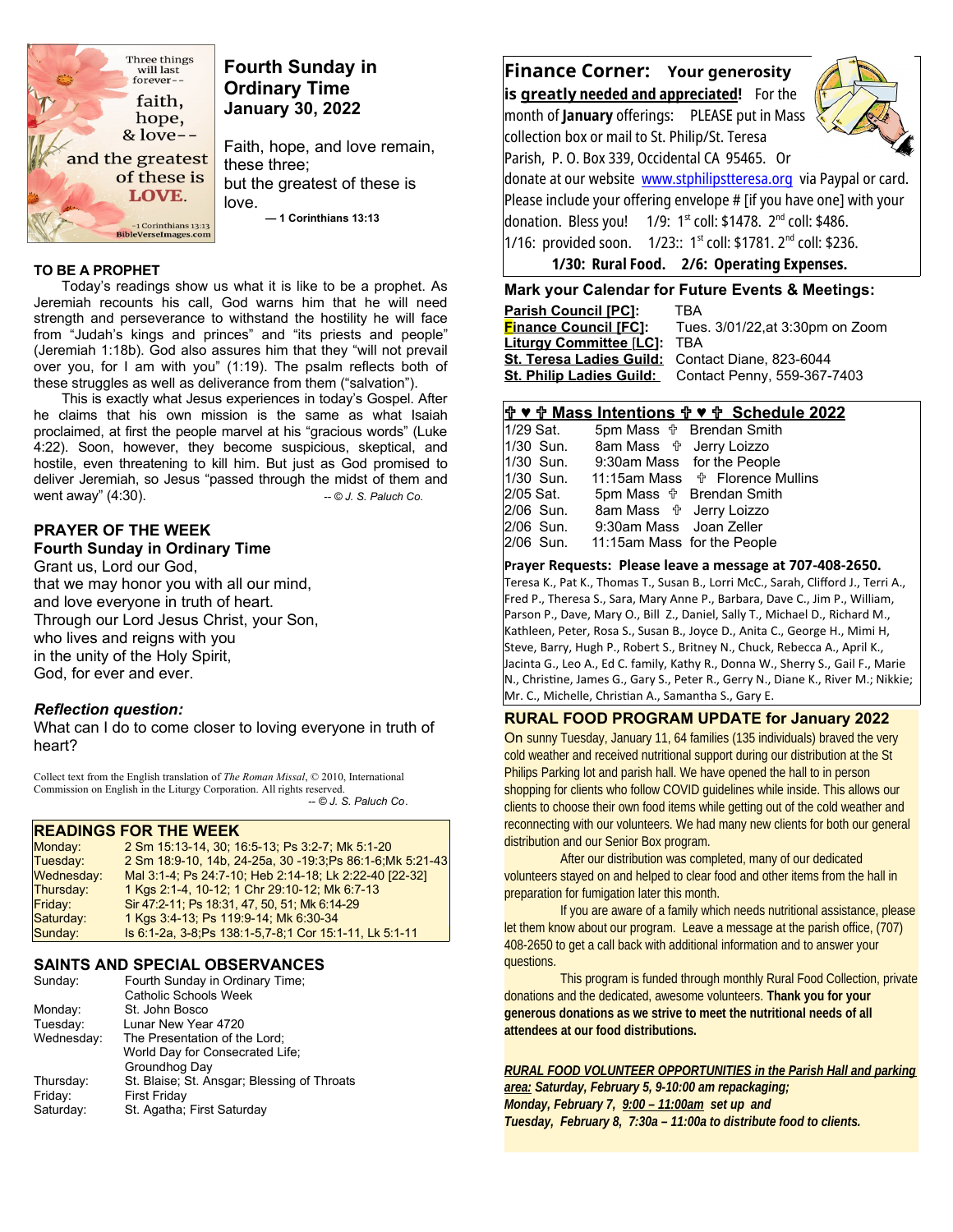

**Health Advisory: Out of mutual kindness and respect for the law, please wear a mask and keep social distance when in our churches and hall. Thank you.**



# *12 beautiful quotes from St. Irenaeus, our newest Doctor of the Church*

# by [Kristina Glicksman](https://slmedia.org/blog/12-beautiful-quotes-from-st-irenaeus-our-newest-doctor-of-the-church)

Today, Pope Francis has honoured [St. Irenaeus of Lyons](https://slmedia.org/blog/st-irenaeus-of-lyons-doctor-of-unity), one of our Church Fathers, by formally declaring him a Doctor of the [Church](https://press.vatican.va/content/salastampa/en/bollettino/pubblico/2022/01/21/220121b.html). This makes him the 37th Doctor and the earliest one (the next closest Doctor being Athansius, who was born almost 100 years after Irenaeus died). St. Irenaeus has long been revered for his wisdom and knowledge, as well as his holiness. By declaring him a Doctor, the Church (through Pope Francis) is recognizing in an official way what we've always known: that Irenaeus has made an important contribution to theology and the understanding of our faith through his writings (although we shouldn't take that to mean that they, or the writings of any saint, are completely error-free).

Probably the most famous quote from Irenaeus, and one maybe you've seen floating around social media, is often given as "**The glory of God is man fully alive."**

Now, if you're thinking, "Well, that *sounds* nice, but I'm not sure what that means," don't worry, the problem most definitely isn't with you! For one thing, that's not exactly what Irenaeus wrote, and secondly, it's missing the vital second half of the sentence. If you want to know what he really said, check out quote #8 below. But Irenaeus said a whole lot more than that. So I thought, in honour of this auspicious day, I would treat you to **12 beautiful, faith-affirming quotes** from his most famous work, *[Against](https://www.newadvent.org/fathers/0103.htm)  [Heresies](https://www.newadvent.org/fathers/0103.htm)*. Although much of it is devoted to detailing and refuting some rather bizarre heretical beliefs, it is also filled with theological and spiritual gems. Enjoy!

1. As I have already observed, the Church, having received this preaching and this faith, although scattered throughout the whole world, yet, as if occupying but one house, carefully

preserves it. She also believes these points [of doctrine] just as if she had but one soul, and one and the same heart, and she proclaims them, and teaches them, and hands them down, with perfect harmony, as if she possessed only one mouth. (I.10.2)

2. For even creation reveals Him who formed it, and the very work made suggests Him who made it, and the world manifests Him who ordered it. (II.9.1)

3. But God being all Mind, and all Logos, both speaks exactly what He thinks, and thinks exactly what He speaks. For His thought is Logos, and Logos is Mind, and Mind comprehending all things is the Father Himself. (II.28.5)

4. For as it was not possible that the man who had once for all been conquered, and who had been destroyed through disobedience, could reform himself, and obtain the prize of victory; and as it was also impossible that he could attain to salvation who had fallen under the power of sin — the Son effected both these things, being the Word of God, descending from the Father, becoming incarnate, stooping low, even to death, and consummating the arranged plan of our salvation…" (III.18.2)

5. For He did not set us free for this purpose, that we should depart from Him (no one, indeed, while placed out of reach of the Lord's benefits, has power to procure for himself the means of salvation), but that the more we receive His grace, the more we should love Him. Now the more we have loved Him, the more glory shall we receive from Him, when we are continually in the presence of the Father. (IV.13.3)

6. In the beginning, therefore, did God form Adam, not as if He stood in need of man, but that He might have [some one] upon whom to confer His benefits. ... Nor did He stand in need of our service when He ordered us to follow Him; but He thus bestowed salvation upon ourselves. For to follow the Saviour is to be a partaker of salvation, and to follow light is to receive light. But those who are in light do not themselves illumine the light, but are illumined and revealed by it: they do certainly contribute nothing to it, but, receiving the benefit, they are illumined by the light. Thus, also, service [rendered] to God does indeed profit God nothing, nor has God need of human obedience; but He grants to those who follow and serve Him life and incorruption and eternal glory, bestowing benefit upon those who serve [Him], because they do serve Him, and on His followers, because they do follow Him; but does not receive any benefit from them: for He is rich, perfect, and in need of nothing. But for this reason does God demand service from men, in order that, since He is good and merciful, He may benefit those who continue in His service. For, as much as God is in want of nothing, so much does man stand in need of fellowship with God. For this is the glory of man, to continue and remain permanently in God's service. (IV.14.1)

7. For we offer to Him His own, announcing consistently the fellowship and union of the flesh and Spirit. For as the bread, which is produced from the earth, when it receives the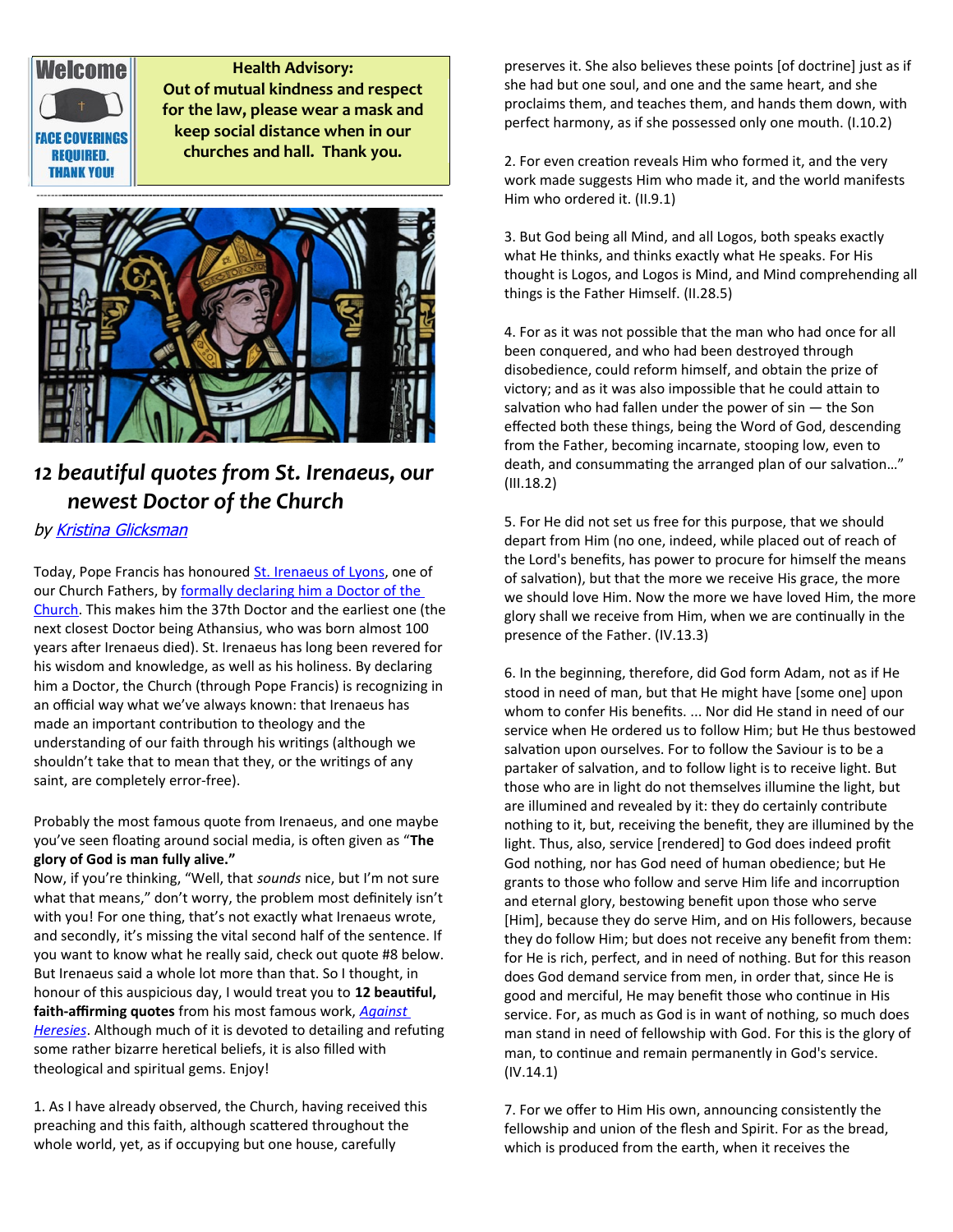invocation of God, is no longer common bread, but the Eucharist, consisting of two realities, earthly and heavenly; so also our bodies, when they receive the Eucharist, are no longer corruptible, having the hope of the resurrection to eternity. (IV.18.5)

8. For the glory of God is a living man; and the life of man consists in beholding God. For if the manifestation of God which is made by means of the creation, affords life to all living in the earth, much more does that revelation of the Father which comes through the Word, give life to those who see God. (IV.20.7)

9. If, then, you are God's workmanship, await the hand of your Maker which creates everything in due time; in due time as far as you are concerned, whose creation is being carried out. Offer to Him your heart in a soft and tractable state, and preserve the form in which the Creator has fashioned you, having moisture in yourself, lest, by becoming hardened, you lose the impressions of His fingers. But by preserving the framework you shall ascend to that which is perfect, for the moist clay which is in you is hidden [there] by the workmanship of God. His hand fashioned your substance; He will cover you over [too] within and without with pure gold and silver, and He will adorn you to such a degree, that even "the King Himself shall have pleasure in your beauty." (IV.39.2)

10. And thus, as the human race fell into bondage to death by means of a virgin, so is it rescued by a virgin; virginal disobedience having been balanced in the opposite scale by virginal obedience. For in the same way the sin of the first created man receives amendment by the correction of the Firstbegotten, and the cunning of the serpent is conquered by the harmlessness of the dove, those bonds being unloosed by which we had been fast bound to death. (V.19.1)

11. For indeed the enemy would not have been fairly vanquished, unless it had been a man [born] of a woman who conquered him. For it was by means of a woman that he got the advantage over man at first, setting himself up as man's opponent. And therefore does the Lord profess Himself to be the Son of man, comprising in Himself that original man out of whom the woman was fashioned, in order that, as our species went down to death through a vanquished man, so we may ascend to life again through a victorious one; and as through a man death received the palm [of victory] against us, so again by a man we may receive the palm against death. (V.21.1)

12. And to as many as continue in their love towards God, does He grant communion with Him. But communion with God is life and light, and the enjoyment of all the benefits which He has in store. But on as many as, according to their own choice, depart from God, He inflicts that separation from Himself which they have chosen of their own accord. But separation from God is death, and separation from light is darkness; and separation from God consists in the loss of all the benefits which He has in store.



*You and I are integral parts of the Body of Christ*

# **by [Rachel Wong](https://slmedia.org/blog/you-and-i-are-integral-parts-of-the-body-of-christ-word-alive)**

In January 2019, I found myself kneeling on a grassy field on a night heavy with Panamanian heat. Along with about 650,000 other Catholics, we adored the Blessed Sacrament. As I looked around me, I heard God speak in the depths of my heart: "You are enough."

In an instant, He reminded me of some women in my life who, months before, I was jealous of. Up until this point of kneeling on the grass, I felt abandoned by the Lord. I took a break from school, unsure of what my future held beyond graduation. Meanwhile, all the women I knew from my community seemed to have it all together. They had concrete plans for their lives: what to do after they left school, the perfect boyfriend who inevitably would become their husband, or the religious community they wanted to set everything aside for.

I knew envy wasn't a good colour on me. But I couldn't help it: where these women thrived, I felt like a total fraud. Yet here was God reminding me that I was enough. From there, He prompted me to open my eyes and take in the incredible sight around me: hundreds of thousands of young people, all unique and different, but all united in the pursuit of God. Breaking open my heart, He instilled the desire to ensure that all women, regardless of background, race, ability, or profession, would see that through Christ Jesus, they are enough. This culminated in starting The Feminine Genius Podcast a few months later, fueled by the desire given to me by God that fateful night in Panama.

Being at World Youth Day really brought to life the image of the Body of Christ, which St. Paul talks about in our second reading. In a current cultural moment where there is so much division, St. Paul asks us to consider our dependency on one another and how God's mission here on earth hinges on our willingness to cooperate.

Paul has no shortage of examples to illustrate this point: feet aren't less important than hands. Ears aren't more important than eyes. If we were a gigantic eye, how would we hear? If we were a gigantic ear, how would we smell? "But as it is, God arranged the members in the body, each one of them, as He chose" (1 Corinthians 12:18). Speaking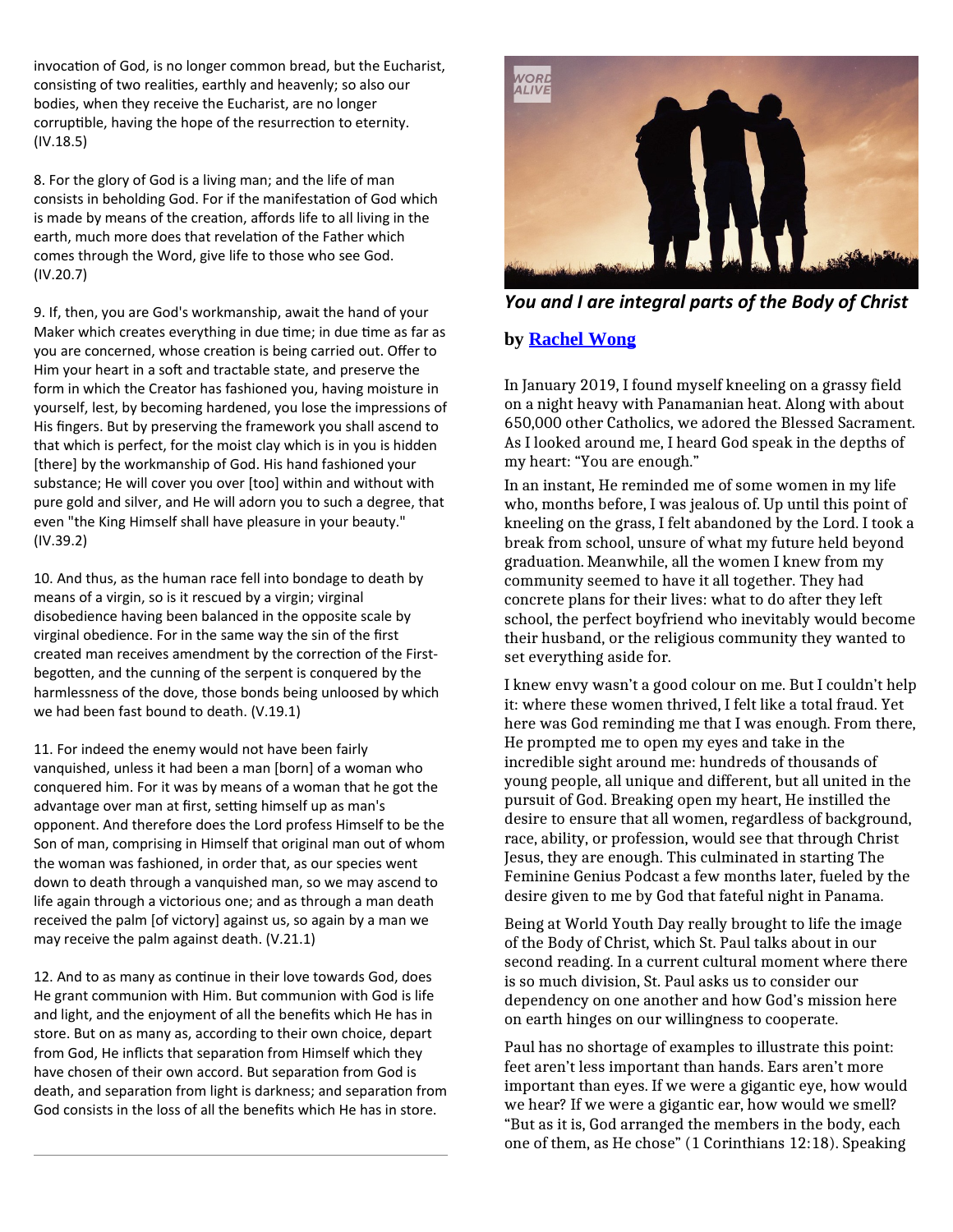on the intricacy of the human body, every single part – from our vital organs all the way to a single eyelash – has profound meaning.

The same is true of each of us within the Body of Christ: me, with my particular interests, past sufferings, racial background, and a thousand other qualifiers that make me a very specific part of Christ's Body. Despite how random or inadequate I may feel one day, I am never rendered useless. Conversely, on those days when I may boast of my successes, I am not more important than another. It is yet another one of the great paradoxes of the Catholic faith: we are collective as we are individual; we "are the body of Christ and individually members of it" (1 Corinthians 12:27).

We know that Jesus served as the head of the Body of Christ, called "…to bring good news to the poor, […] to proclaim release to the captives and recovery of sight to the blind, to let the oppressed go free" (Luke 4:18). We see throughout the Gospels how Jesus lived His life according to a greater plan of salvation. However, that one day in the synagogue was not an isolated event: some two thousand years later, we also are called to participate in salvation history as a part of Christ's Body. While we may not literally recover sight for the blind or release the oppressed in our lifetime, we all retain the Spirit of the Lord within us. We ALL are called to use our gifts and talents to bring the good news to everyone we meet.

Not just the learned. Not just the super rich. Not just the clergy or religious. But you and I.

No matter how ordinary or ill-equipped you may feel, the Lord has a purpose for you. He's called you into His sacred body because you matter. He could use any of the billions of people on this planet to carry out His plan, but He's calling YOU specifically. This is the invitation for Catholics. Together, let's build God's kingdom here on earth: you, me, and the whole beautiful and intricate Body of Christ.



Pope Francis called for a day of prayer for peace in Ukraine on Jan. 26., amid fears of a potential deeper incursion into the Eastern European country by Russia.

"I make a heartfelt appeal to all people of goodwill, that they may raise prayers to God Almighty, that every political action and initiative may serve human brotherhood, rather than partisan interests," Pope Francis said on Jan. 23, admonishing all to remember the many lives lost in Ukraine during World War II and inveighing against war. "Please, no more war," he said, appealing to those in power.

The prospect of war between Ukraine and Russia, and the potential involvement of the United States, brings with it questions about the morality of war. Just what is the Church's teaching on war?

Unlike the Quakers and other Christian denominations, the Catholic Church is not pacifist in principle. Church teaching on the morality of war is based on a theory expounded by St. Augustine in the 4th century known as just war theory, and recognizes a potentially just reason to engage in war under certain conditions.

In 2019, expert theologians told CNA that applying this theory to modern warfare, which often involves missile and air strikes rather than pitched battles between troops, is more complicated but still normative.

Kevin Miller, a moral theologian at Franciscan University of Steubenville, explained that the concept was a well-established part of Church teaching and thought.

"The Catechism of the Catholic Church does a nice job of summarizing the criteria for entering into the use of military force for self-defense," Miller told CNA, "though I tend to think of just war as more of a 'doctrine' than a 'theory' in the Church."

In his 2019 interview, Miller said the Church's moral criteria are divided into two categories: the *ius ad bellum* and the *ius in bello*, covering the right to war and how it is to be conducted once begun. To be morally licit, a war must be both just in its cause and conducted with justness.

Precisely what constitutes a just cause?

"The first criterion for the use of military force is, of course, a just cause," Taylor Patrick O'Neill, assistant professor of theology at Mount Mercy University in Cedar Rapids, Iowa, told CNA in another 2019 interview.

Paragraph 2309 of the Catechism of the Catholic Church teaches that at one and the same time "the damage inflicted by the aggressor on the nation or community of nations must be lasting, grave, and certain; all other means of putting an end to it must have been shown to be impractical or ineffective; there must be serious prospects of success; the use of arms must not produce evils and disorders graver than the evil to be eliminated. The power of modern means of destruction weighs very heavily in evaluating this condition."